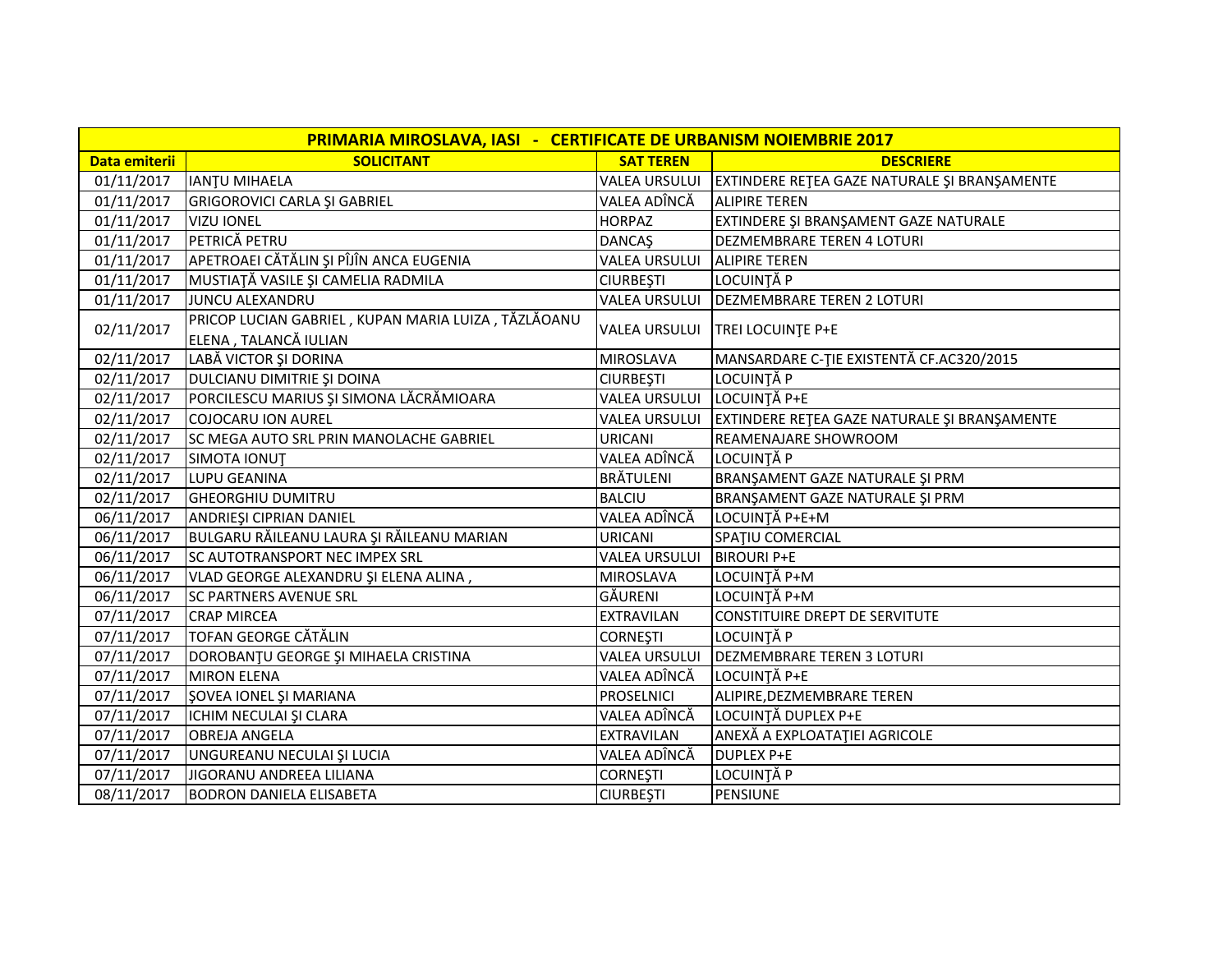| 08/11/2017 | <b>TANASĂ MARIUS GHEORGHE</b>                | VALEA ADÎNCĂ         | LOCUINȚĂ P+E+M                               |
|------------|----------------------------------------------|----------------------|----------------------------------------------|
| 08/11/2017 | <b>TURCANU IONUT ȘI GEORGETA</b>             | MIROSLAVA            | INTRARE ÎN LEGALITATE LOCUINȚĂ P+M           |
| 08/11/2017 | <b>IACOB ELENA</b>                           | MIROSLAVA            | INTRARE ÎN LEGALITATE LOCUINȚĂ P+M           |
| 08/11/2017 | SC GLOBAL IDL PRIN ŞOROAGĂ SEBASTIAN         | VALEA ADÎNCĂ         | ELIBERARE AMPLASAMENT PT LOCUINTE COLECTIVE  |
| 08/11/2017 | CĂTĂRĂU ANDREI DIMITRIE ȘI ANCUȚA TEODORA    | VOROVEŞTI            | LOCUINȚĂ S+P+E                               |
| 08/11/2017 | MUNTENESCU FLORIN EDUARD ȘI MARIANA          | PROSELNICI           | EXTINDERE RETEA GAZE NATURALE ȘI BRANȘAMENTE |
| 08/11/2017 | SAVASTRE IULIAN ȘI GABRIELA                  | VALEA ADÎNCĂ         | <b>INFORMARE</b>                             |
| 08/11/2017 | <b>HRISTEA DANIELA</b>                       | VALEA ADÎNCĂ         | LOCUINȚĂ TRIPLEX                             |
| 08/11/2017 | MIRON GAVRIL ȘI ALINA CORINA                 | <b>BALCIU</b>        | DEZMEMBRARE TEREN 15 LOTURI                  |
| 08/11/2017 | <b>BACIU DENIS</b>                           | VOROVEŞTI            | BRANŞAMENT GAZE NATURALE ŞI PRM              |
| 09/11/2017 | ANTONESCU LUCIAN ȘI ANA ROXANA               | VOROVEŞTI            | <b>INFORMARE</b>                             |
| 09/11/2017 | <b>SC NATIONAL PAINTS SRL</b>                | MIROSLAVA            | ELABORARE PUZ ȘI RLU                         |
| 09/11/2017 | LOCUINȚĂ P+M                                 | <b>CORNEȘTI</b>      | LOCUINȚĂ P+M                                 |
| 09/11/2017 | SC GAZMIR IAȘI PT. CHIPĂRUȘ CONSTANTIN       | <b>CIURBEȘTI</b>     | BRANŞAMENT GAZE NATURALE ŞI PRM              |
| 09/11/2017 | <b>GHERCUT MĂDĂLINA</b>                      | <b>CORNEŞTI</b>      | LOCUINȚĂ P+E                                 |
| 09/11/2017 | SOROCIANU CONSTANTIN ȘI VIORICA              | <b>VOROVEȘTI</b>     | LOCUINȚĂ P+M                                 |
| 13/11/2017 | ŞOIMARU TUDOR ŞI LUANA MARIA                 | VALEA ADÎNCĂ         | <b>BRANSAMENT ELECTRIC</b>                   |
| 13/11/2017 | SC AMERICAN ECO HOMES SRL                    | VALEA ADÎNCĂ         | LOCUINȚĂ DUPLEX P+E                          |
| 13/11/2017 | <b>SC AMERICAN ECO HOMES SRL</b>             | VALEA ADÎNCĂ         | LOCUINȚĂ DUPLEX P+E                          |
| 13/11/2017 | HINCU GEORGE CLAUDIU ȘI GRAȚIELA DIAMANTINA  | <b>BALCIU</b>        | PLATFORMĂ BETONATĂ PT.ATELIER ȘI MAGAZIE     |
| 13/11/2017 | CIUBOTARIU ȘTEFANIA ȘI SORIN                 | VALEA ADÎNCĂ         | DOUĂ LOCUINȚE P+M                            |
| 13/11/2017 | <b>SC AMERICAN ECO HOMES SRL</b>             | VALEA ADÎNCĂ         | DOUĂ LOCUINȚE DUPLEX P+E                     |
| 13/11/2017 | SC AMERICAN ECO HOMES SRL                    | VALEA ADÎNCĂ         | LOCUINȚĂ DUPLEX P+E                          |
| 13/11/2017 | <b>FILIMON VALENTIN</b>                      | <b>EXTRAVILAN</b>    | <b>INFORMARE</b>                             |
| 14/11/2017 | BRATOSIN RĂZVAN ȘI VALERIA                   | <b>DANCAŞ</b>        | <b>BRANŞAMENT GAZE NATURALE</b>              |
| 14/11/2017 | BĂISAN BOGDAN PETRU                          | MIROSLAVA            | BRANŞAMENT GAZE NATURALE                     |
| 14/11/2017 | <b>IORDĂCHESCU MITICĂ</b>                    | VALEA ADÎNCĂ         | <b>DEMOLARE C1</b>                           |
| 14/11/2017 | VATAMANU ALEXANDRU GABRIEL                   | VOROVEŞTI            | <b>EXTINDERE LOCUINTĂ</b>                    |
| 14/11/2017 | LUCA CRISTINA EUGENIA                        | <b>HORPAZ</b>        | LOCUINȚĂ P+E                                 |
| 14/11/2017 | <b>BRUSTUREANU MIHAI</b>                     | <b>VALEA URSULUI</b> | EXTINDERE RETEA GAZE NATURALE ȘI BRANȘAMENTE |
| 14/11/2017 | MIHĂILĂ VALERIA                              | <b>CIURBEȘTI</b>     | BRANŞAMENT GAZE NATURALE                     |
| 14/11/2017 | ONIȘORU MUGUREL NARCIS                       | VALEA ADÎNCĂ         | ALIMENTARE CU ENERGIE ELECTRICĂ 6 LOCUINTE   |
| 15/11/2017 | ZBEREANU IOAN CIPRIAN ȘI BERNADETA PETRONELA | VALEA ADÎNCĂ         | LOCUINȚĂ P+E+M                               |
| 15/11/2017 | ISTRATI MIHAI ȘI LĂCRĂMIOARA                 | <b>BALCIU</b>        | <b>INFORMARE</b>                             |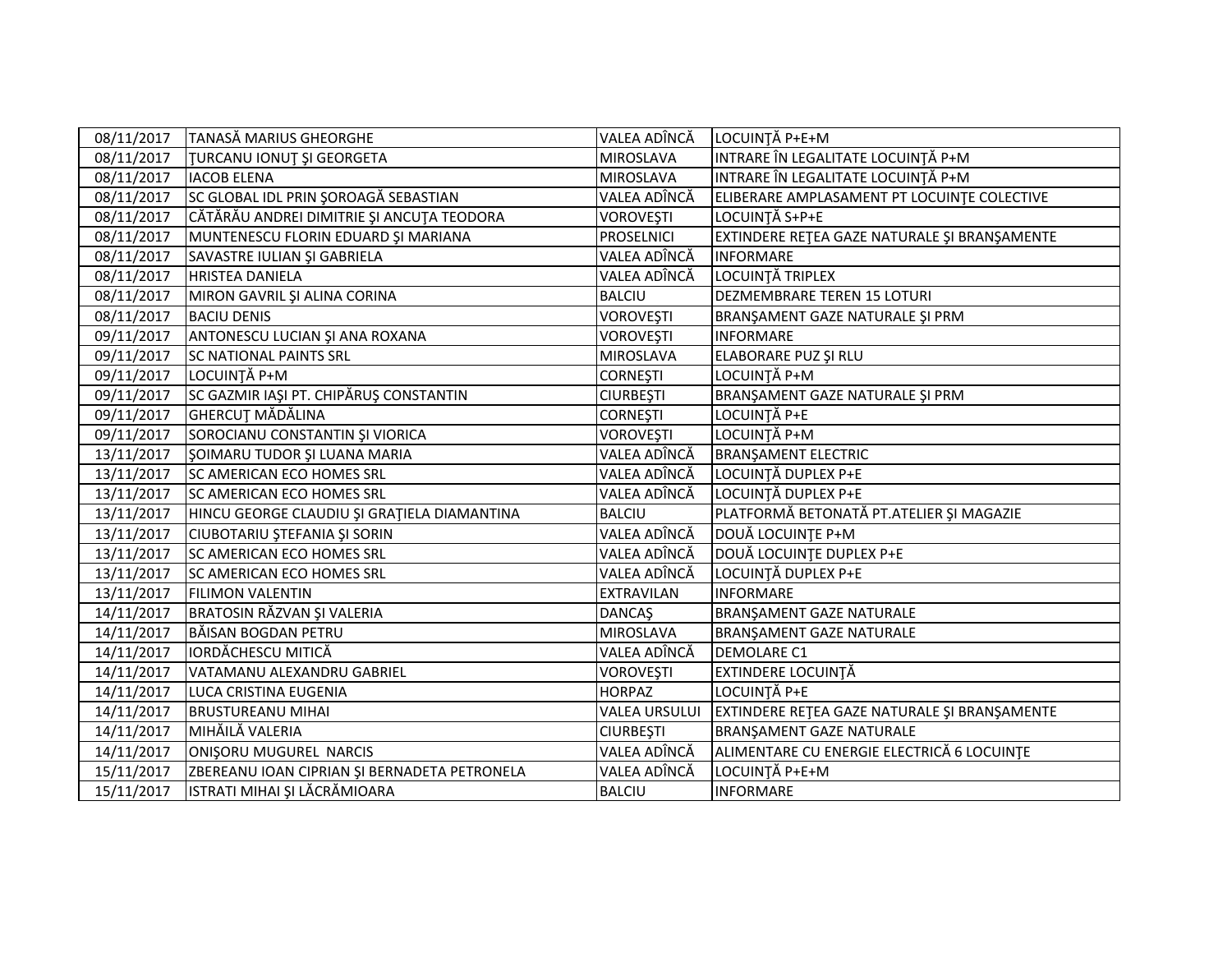| 15/11/2017 | STAVARACHE ADRIAN ȘI VIORICA                                         | <b>HORPAZ</b>        | EXTINDERE RETEA GAZE NATURALE ȘI BRANȘAMENTE   |
|------------|----------------------------------------------------------------------|----------------------|------------------------------------------------|
| 15/11/2017 | MIHU DĂNUȚ ȘI MIHAELA, POPA NARCIS GEORGIAN ȘI ALINA<br><b>IRINA</b> | VALEA ADÎNCĂ         | MODIFICARE FATADE ȘI RECOMPARTIMENTARE BLOCURI |
| 15/11/2017 | ALBU DOINA, NEGRU ELENA ALEXANDRA, RUSU MARIA                        | <b>PROSELNICI</b>    | LOCUINȚĂ P+M                                   |
| 15/11/2017 | CAPRĂ MARIA, RUXĂNDOIU VIORICA                                       | VALEA ADÎNCĂ         | <b>DEZMEMBRARE 3 LOTURI</b>                    |
| 15/11/2017 | <b>CORODEANU MIHAI BOGDAN</b>                                        | <b>CORNEȘTI</b>      | LOCUINȚĂ P                                     |
| 16/11/2017 | ILIE ELENA FLORENTINA                                                | <b>HORPAZ</b>        | DEZMEMBRARE TEREN 4 LOTURI                     |
| 16/11/2017 | ADĂDĂNI FLORIN BOGDAN                                                | VALEA ADÎNCĂ         | ALIPIRE TEREN 2 LOTURI                         |
| 16/11/2017 | IORDACHE GABRIEL ȘI MARICICA                                         | VALEA ADÎNCĂ         | LOCUINȚĂ P+E                                   |
| 16/11/2017 | DOLHĂSCU VASILE MARIAN                                               | VALEA ADÎNCĂ         | LOCUINȚĂ P+M                                   |
| 16/11/2017 | <b>URSU FLORIN</b>                                                   | VALEA ADÎNCĂ         | <b>ALIPIRE TEREN 2 LOTURI</b>                  |
| 16/11/2017 | <b>COCEA OANA ROXANA</b>                                             | <b>CORNEȘTI</b>      | LOCUINȚĂ P+M                                   |
| 16/11/2017 | STRATON ANDREI IONUT ȘI ANA                                          | <b>VOROVEȘTI</b>     | LOCUINȚĂ P+E+M                                 |
| 17/11/2017 | ARUSNACIOAEI VICTOR MIHAI                                            | VALEA ADÎNCĂ         | LOCUINȚĂ P+E                                   |
| 20/11/2017 | <b>BODRUG VADIM</b>                                                  | <b>VALEA URSULUI</b> | LOCUINȚĂ P                                     |
| 20/11/2017 | BORDEIANU CRISTINEL FLORIN ȘI LENUȚA RAMONA                          | VALEA ADÎNCĂ         | <b>INFORMARE</b>                               |
| 20/11/2017 | <b>HRISTEA DANIELA</b>                                               | VALEA ADÎNCĂ         | LOCUINȚĂ TRIPLEX P+E                           |
| 20/11/2017 | NECHITA IULIAN DUMITRU ȘI CĂTĂLINA PETRONELA                         | <b>MIROSLAVA</b>     | ALIPIRE TEREN 2 LOTURI                         |
| 20/11/2017 | <b>BIZBAC MĂDĂLIN IONUT</b>                                          | <b>VOROVEȘTI</b>     | LOCUINȚĂ P+M                                   |
| 20/11/2017 | SC ASOLO COMPANY SRL PRIN SMĂU CECILIA                               | <b>URICANI</b>       | <b>INFORMARE</b>                               |
| 20/11/2017 | RUSU EMANUEL DANIEL ȘI ANDREEA MIHAELA                               | <b>MIROSLAVA</b>     | <b>DEZMEMBRARE</b>                             |
| 21/11/2017 | GĂNESCU DUMITRU ȘI VIOLETA                                           | VALEA ADÎNCĂ         | LOCUINȚĂ P+M, DEMOLARE C2                      |
| 21/11/2017 | CRISTACHE CLAUDIU VIOREL SI CARMEN ELENA                             | <b>MIROSLAVA</b>     | <b>INFORMARE</b>                               |
| 21/11/2017 | CRISTACHE CLAUDIU VIOREL SI CARMEN ELENA                             | <b>MIROSLAVA</b>     | <b>ALIPIRE TEREN</b>                           |
| 21/11/2017 | LIVADARU CONSTANTIN                                                  | <b>HORPAZ</b>        | BRANŞAMENT GAZE NATURALE                       |
| 21/11/2017 | MÂȚĂ ELENA                                                           | <b>MIROSLAVA</b>     | <b>DEZMEMBRARE TEREN 3 LOTURI</b>              |
| 21/11/2017 | COSMEI ZÂNICA ȘI COSMEI COSTICĂ                                      | <b>HORPAZ</b>        | DEZMEMBRARE TEREN 4 LOTURI                     |
| 21/11/2017 | ISTRATE OCTAVIAN ANDREI ȘI ANDREEA AURA                              | <b>CORNEȘTI</b>      | LOCUINȚĂ P                                     |
| 21/11/2017 | <b>BALAN DOINA</b>                                                   | <b>VALEA URSULUI</b> | <b>DEZMEMBRARE 3 LOTURI</b>                    |
| 22/11/2017 | CRENGANIŞ MIHAI CRISTIAN ŞI LUCIA                                    | <b>MIROSLAVA</b>     | <b>ALIPIRE TEREN</b>                           |
| 22/11/2017 | SC GAZMIR IAŞI SRL PT.BOTEZ MIHAI                                    | <b>MIROSLAVA</b>     | BRANŞAMENT GAZE NATURALE                       |
| 22/11/2017 | CĂRUNTU GHEORGHE IONUT                                               | <b>CIURBEȘTI</b>     | LOCUINȚĂ P+M                                   |
| 22/11/2017 | <b>STOIAN ALINA TAMARA</b>                                           | VALEA ADÎNCĂ         | DEZMEMBRARE TEREN 3 LOTURI                     |
| 22/11/2017 | PLĂMĂDEALĂ ION ȘI DIDINA                                             | <b>URICANI</b>       | <b>DEZMEMBRARE TEREN 3 LOTURI</b>              |